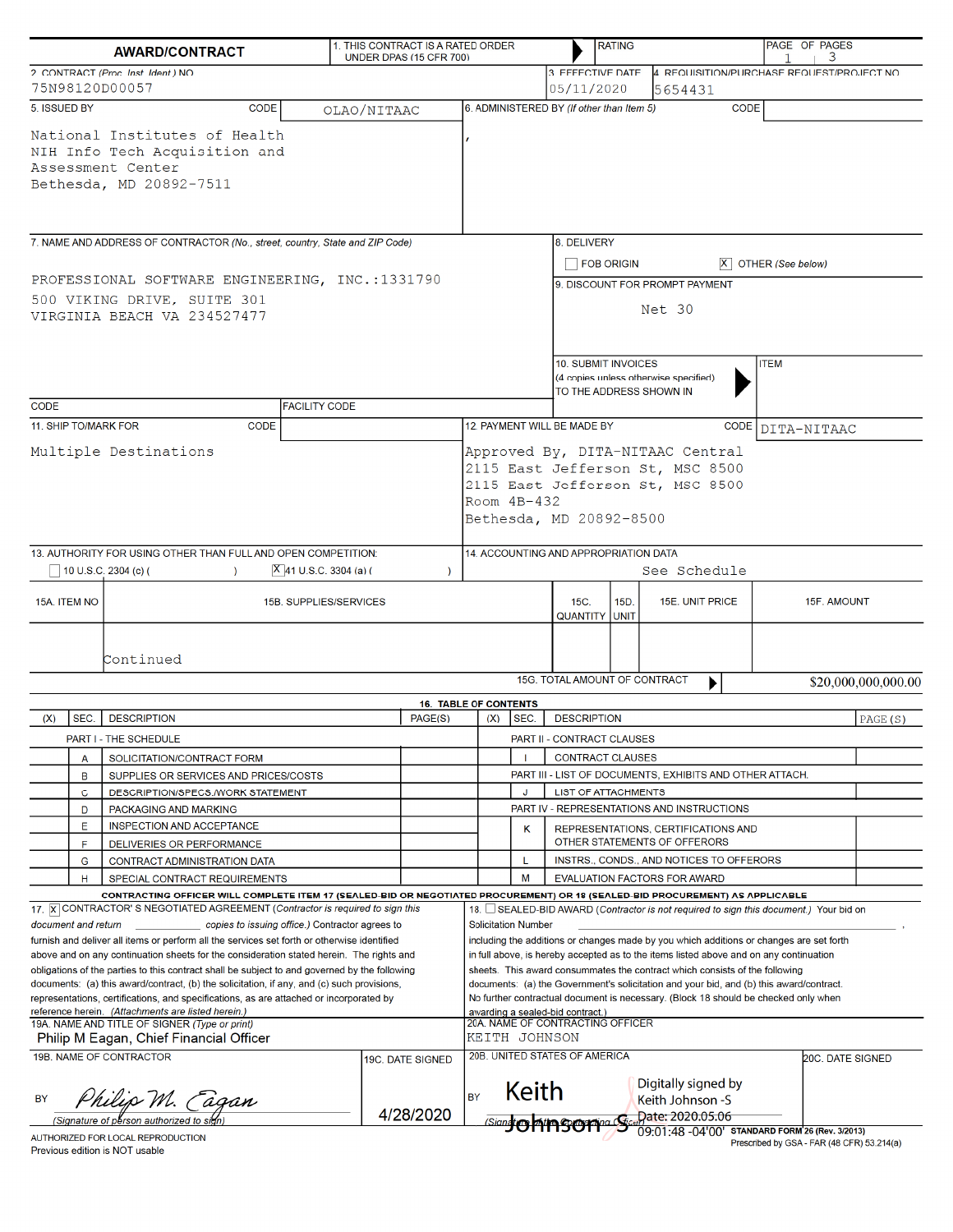## **CONTINUATION SHEET**

REFERENCE NO. OF DOCUMENT BEING CONTINUED **FRAME OF A SECONT ASSAULT A SECONT A** PAGE OF 75N98120D00057

2 3

#### NAME OF OFFEROR OR CONTRACTOR

### PROFESSIONAL SOFTWARE ENGINEERING, INC.:1331790

| ITEM NO.                    | SUPPLIES/SERVICES                                                                                                                                                                                                                                                                                                               | <b>QUANTITY UNIT</b> |     | UNIT PRICE | <b>AMOUNT</b>     |
|-----------------------------|---------------------------------------------------------------------------------------------------------------------------------------------------------------------------------------------------------------------------------------------------------------------------------------------------------------------------------|----------------------|-----|------------|-------------------|
| (A)                         | (B)                                                                                                                                                                                                                                                                                                                             | (C)                  | (D) | (E)        | (F)               |
|                             | Chief Information Officer - Solutions and<br>Partners 3 (CIO-SP3) Small Business (restricted)<br>is a 10 year IDIQ contract. All federal agencies<br>may place task orders against this contract.<br>The subject contract is being awarded as the                                                                               |                      |     |            |                   |
|                             | result of solicitation NIHJT2016015, CIO-SP3<br>Small Business Ramp On.                                                                                                                                                                                                                                                         |                      |     |            |                   |
|                             | The subject contractor is qualified under the<br>Small Business Group of this contract in the<br>following task areas:                                                                                                                                                                                                          |                      |     |            |                   |
|                             | Task Area 1 - IT Services for Biomedical<br>Research, Health Sciences, and Healthcare<br>Task Area 4 - Outsourcing<br>Task Area 5 - IT Operations and Maintenance<br>Task Area 6 - Integration Services<br>Task Area 7 - Critical Infrastructure Protection<br>and Information Assurance<br>Task Area 10 - Software Development |                      |     |            |                   |
|                             | By executing this award, the contractor extends<br>the validity of its entire proposal through the<br>effective date of the award.<br>Period of Performance: 05/11/2020 to 07/14/2022                                                                                                                                           |                      |     |            |                   |
| $\mathbf 1$                 | Chief Information Officer - Solutions and<br>Partners 3 (restricted)<br>Obligated Amount: \$0.00<br>Delivery To: 6011/ Suite 501<br>Product/Service Code: D399<br>Product/Service Description: IT AND TELECOM-<br>OTHER IT AND TELECOMMUNICATIONS                                                                               |                      |     |            | 19,999,999,750.00 |
|                             | Delivery Location Code: 6011 EXE BLVD, ROCKVL<br>6011 EXE BLVD, ROCKVL<br>6011 Executive Blvd<br>Rockville MD 20852 US<br>Amount: \$19,999,999,750.00                                                                                                                                                                           |                      |     |            |                   |
| 2                           | Funds required for new CIO-SP3 ramp-on<br>contractor. -- Catalog # : n/a<br>Obligated Amount: \$250.00<br>Delivery To: 6011/Suite 501<br>Product/Service Code: D399<br>Continued                                                                                                                                                |                      |     |            | 250.00            |
| ALITHODIZED EOR LOCAL REPRO |                                                                                                                                                                                                                                                                                                                                 |                      |     |            |                   |